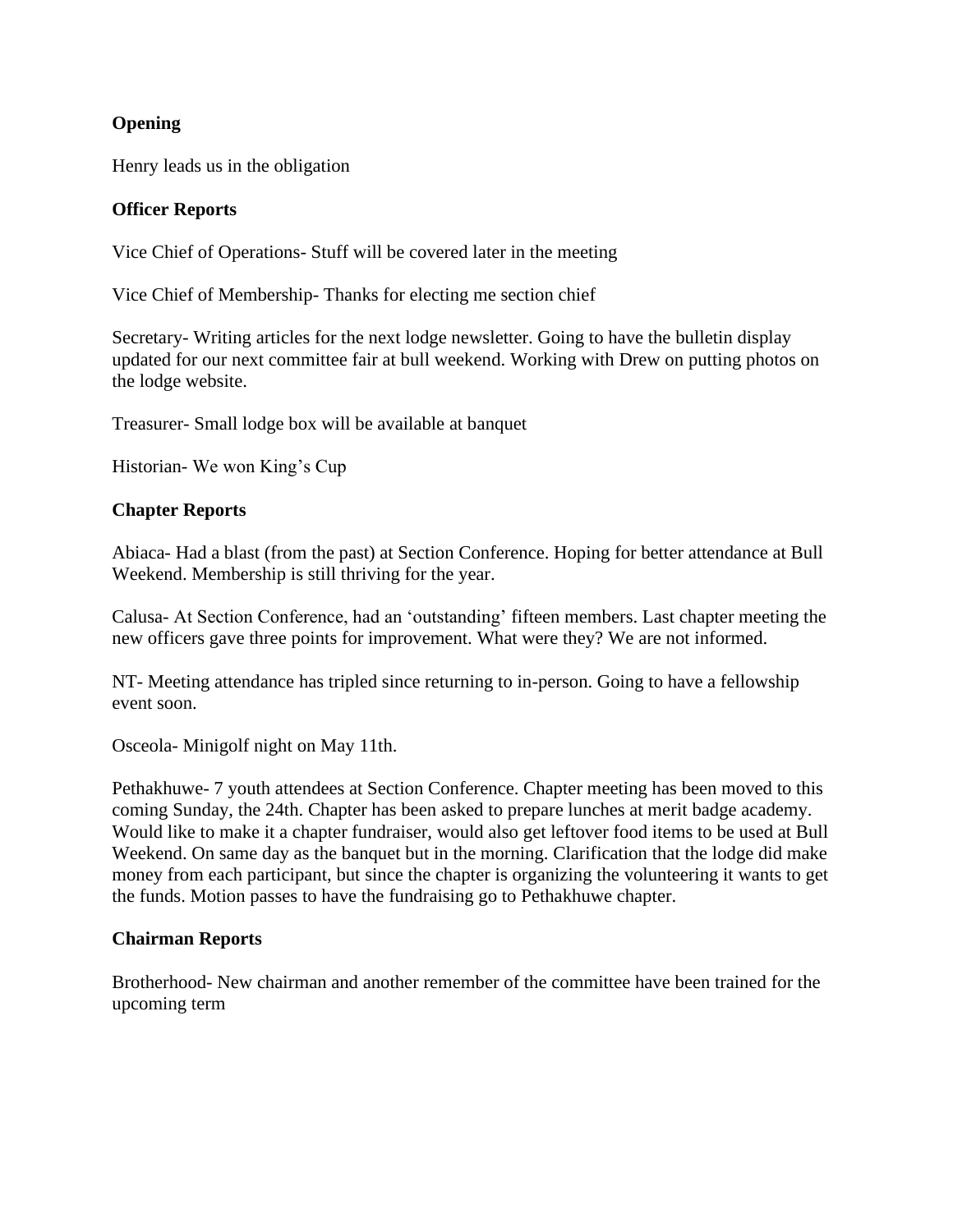## **Old Business**

Section Conference Recap- Attendance was 59 from the lodge, which was good considering the long drive. We were dominant throughout the weekend in the various games and competitions. On the podium in nearly everything, won best all-around for the first time. Ceremonies did amazing. Swept the weekend, very excited about all that. We also have the section chief from our lodge, which shows our growing reach and prestige.

Lodge Banquet- Pinellas County Sheriff's Office in Largo, off Ulmerton road.. Doors open at 6:00pm, banquet starts at 6:30 and ends at about 8:30-9:00. Trying to make it more youthoriented. Advertise to youth members, going to be a great time. If we hit the registration cap of 120, we can go a bit higher. Currently at 65. No hard-set goal. Futuristic themed. Please invite guests. Promotional emails about banquet and bull weekend will be sent out soon. Menu is roast pork loin, mac & cheese, peas, and salad. Dinner is a surprise.

## **Upcoming Events**

Banquet, Bull Weekend, NOAC. Two or three spots left we can fill for NOAC.

Planbook for SLS was approved. Snazzy logo that looks like an eye.

#### **Additional Business**

Bull Weekend service projects will include moving canvas and cots, assembling canvas tents, painting, pressure washing, preparing for erosion, etc. More information will be sent through email in the coming weeks. Event itself will be Northwest themed; the games will be done accordingly. The menu for this event will be the SLS menu, which we will be trying out to make sure it works. Chapter Chief Training will happen at Bull Weekend.

Committee Fair- Next one is at Bull Weekend. Chairmen should be ready for that, have a display for the committee fair. Ryan has four boards that got put in his car, will contact the chairs that he has their boards to they don't need to make any.

Committees- Looking for chairs in various committees, anyone interested should email the chapter chief telling why they are interested and qualified.

Chapter Reminds- going to implement remind messaging for all the chapters so that youth members will be able to easily receive information. Ryan will get with the chapter chiefs to transfer ownership.

## **Open Floor**

LLD- Possibly second and third weekends of August. Not sure if it will be at flaming arrow, depends on camp availability.